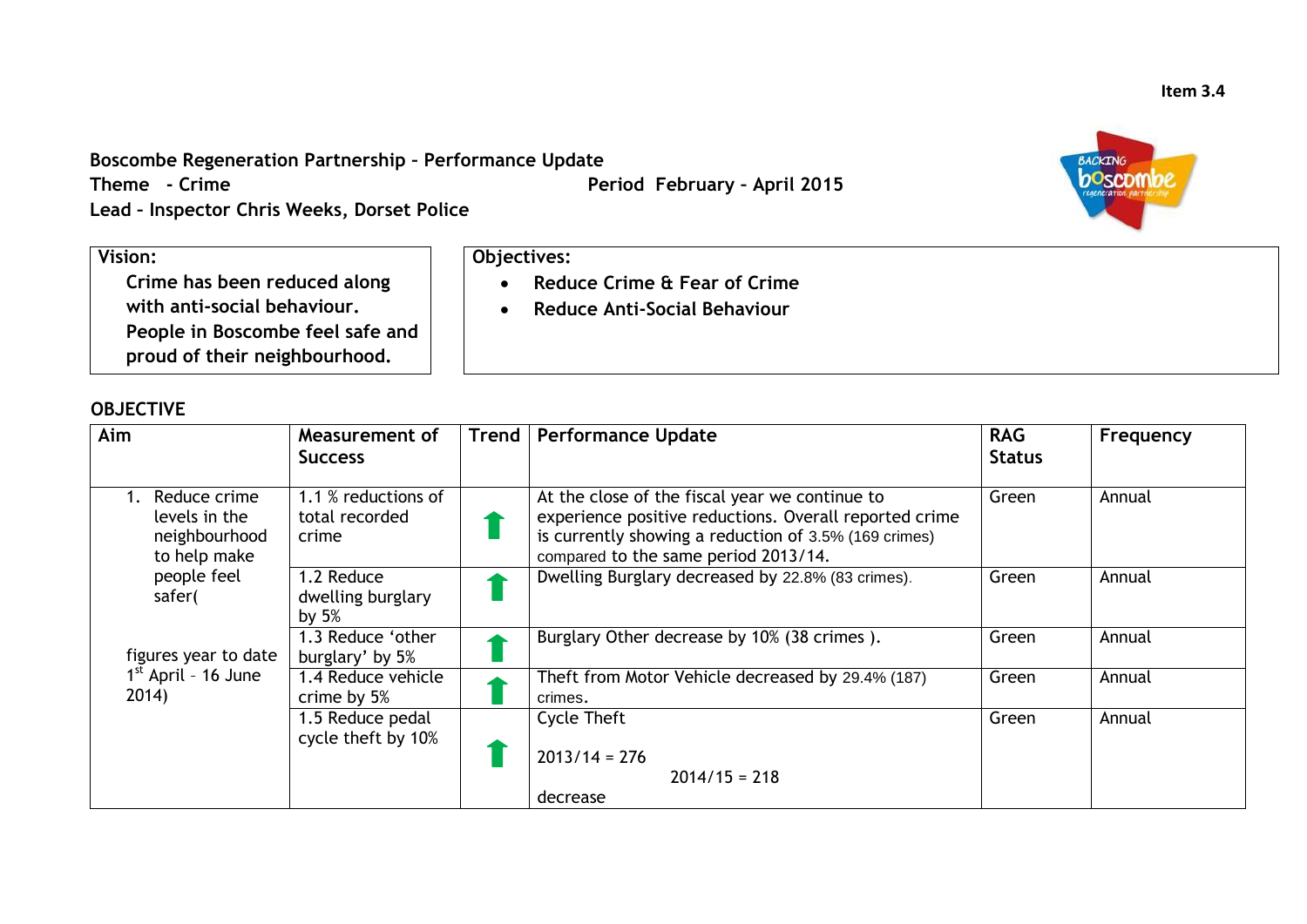|                                                                             | 1.6 Increase<br>detection rate from<br>23.4% to 28%                                                                                        | Positive outcomes at 29.3% are well above the target of 28%                                                                                                                                                                                                                                                                                                                  | Green | Annual |
|-----------------------------------------------------------------------------|--------------------------------------------------------------------------------------------------------------------------------------------|------------------------------------------------------------------------------------------------------------------------------------------------------------------------------------------------------------------------------------------------------------------------------------------------------------------------------------------------------------------------------|-------|--------|
|                                                                             | 1.7 Increase from<br>33% Boscombe<br>residents feeling<br>safe outside after<br>dark                                                       | 21% feel safe outside after dark<br>33% 2013<br>Action - Ensure Dorset Police are included in the<br>Residents Survey focus groups getting underneath the results<br>and understanding how we can increase this figure.                                                                                                                                                      | Red   | Annual |
| 2. Ensure a<br>focused police<br>presence in<br><b>Boscombe</b><br>Precinct | 2.1 Increased<br>engagement at<br>police contact<br>point outside<br>McDonalds (number<br>of days area<br>achieves a police<br>deployment) | 'Police Box' unveiled to Public on Tuesday 08 <sup>th</sup> April and<br>is now staffed Mon - Sat between hours of 1000 - 1700.<br>Feedback from local community, traders and visitors is<br>extremely positive. Dorset Police continue to monitor<br>the staffing of the contact point but understand the<br>value the engagement opportunities the Police Box<br>provides. | Green | Annual |
|                                                                             | 2.2 Greater<br>engagement with<br>the Precinct's<br>retail properties                                                                      | Insp Chris Weeks attends all Boscombe Business Forum<br>meetings, presents monthly crime updates and<br>initiatives, addresses concerns and feedback.                                                                                                                                                                                                                        | Green | Annual |
|                                                                             | 2.3 Growth of<br>shopwatch/Business<br>Watch                                                                                               | Businesswatch has now relaunched managed by<br>Guarding UK (Sovereign Centre Security) and currently<br>has 34 members. Meetings are monthly and attended by<br>SNO & Partnership Sgt. Returned to the original radio<br>system which has seen an upturn in the use of the<br>system and an increase in Business watch membership.                                           |       |        |
|                                                                             |                                                                                                                                            |                                                                                                                                                                                                                                                                                                                                                                              | Green | Annual |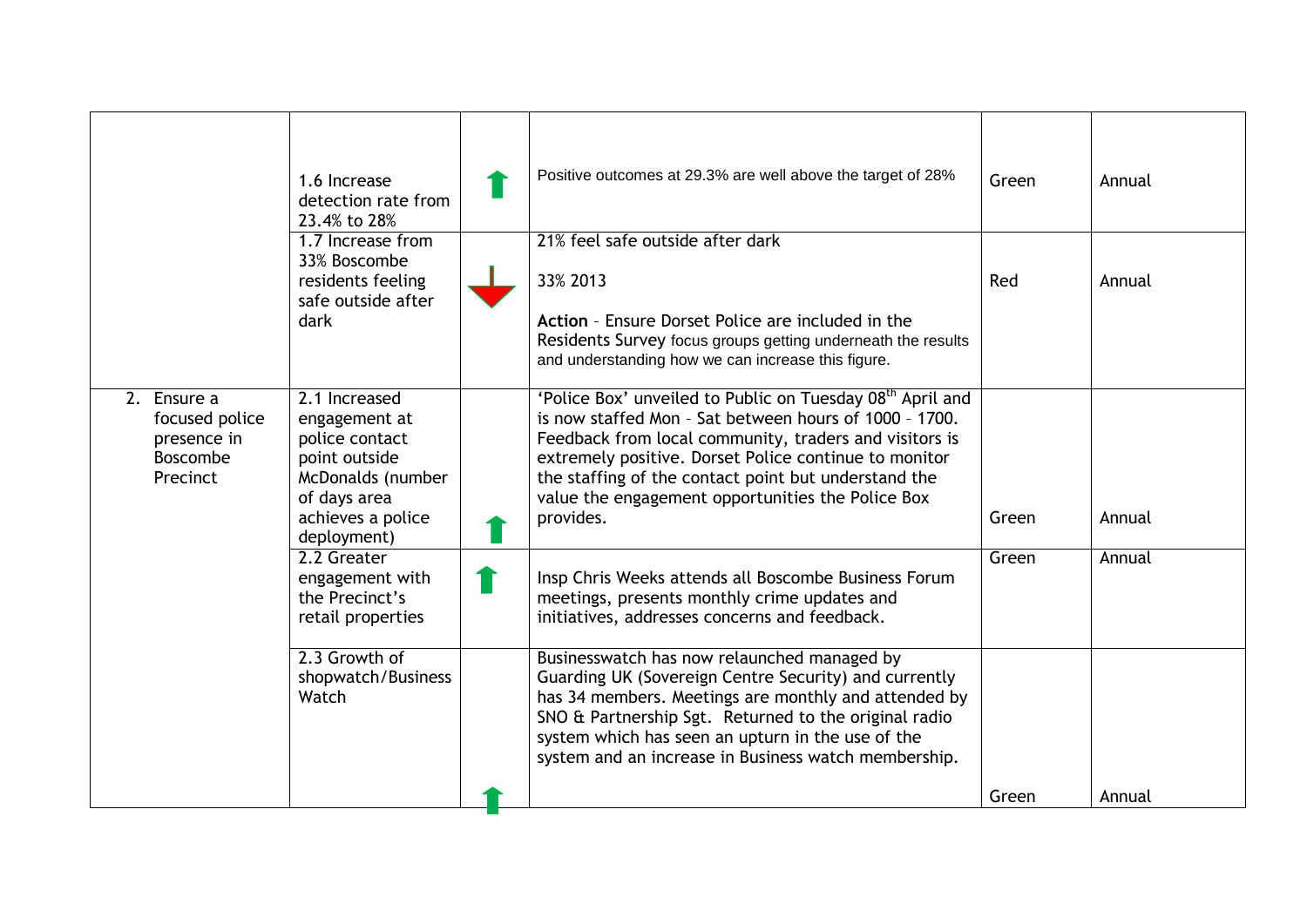|                                                                                | 2.4 Precinct<br>Policing Proposal -<br><b>CSAS</b>    | Two CSPO's (Community Safety Patrol Officers)<br>commenced their duties employed by Guarding UK on<br>19 <sup>th</sup> May 2014. They have been well received in the<br>community and having a positive effect on local issues.<br>The scheme officially launched on 8 <sup>th</sup> July 2014.<br>Retail crime down 13%<br>ASB DOWN 6%<br>Year 2 funding for 2015 into 2016 (£60k) has been<br>secured and the recruitment process for Lorne's<br>replacement is under way 4 successful interviews who |       |         |
|--------------------------------------------------------------------------------|-------------------------------------------------------|---------------------------------------------------------------------------------------------------------------------------------------------------------------------------------------------------------------------------------------------------------------------------------------------------------------------------------------------------------------------------------------------------------------------------------------------------------------------------------------------------------|-------|---------|
|                                                                                |                                                       | are now going through the Dorset Police vetting process.<br>The CSAS patrol foot print will increase to include<br>building line to building line of Christchurch Road from<br>The Crescent to the Precinct.<br>A new 'tri logo' will be placed on their uniforms to<br>acknowledge the 3 funding streams.                                                                                                                                                                                              | Green | Ongoing |
| 3. Drive out drug<br>dealers by<br>information led<br>enforcement<br>activity. | 3.1 Number of<br>misuse of drugs<br>warrants executed | Operation Furlong has a focus on 'on street drug<br>dealing.<br>Uniform patrols<br>Plain clothed patrols<br>Misuse of drugs warrants<br>12, 11 of which positive<br>POCA over £15k<br>Passive drugs dogs                                                                                                                                                                                                                                                                                                | Green | Ongoing |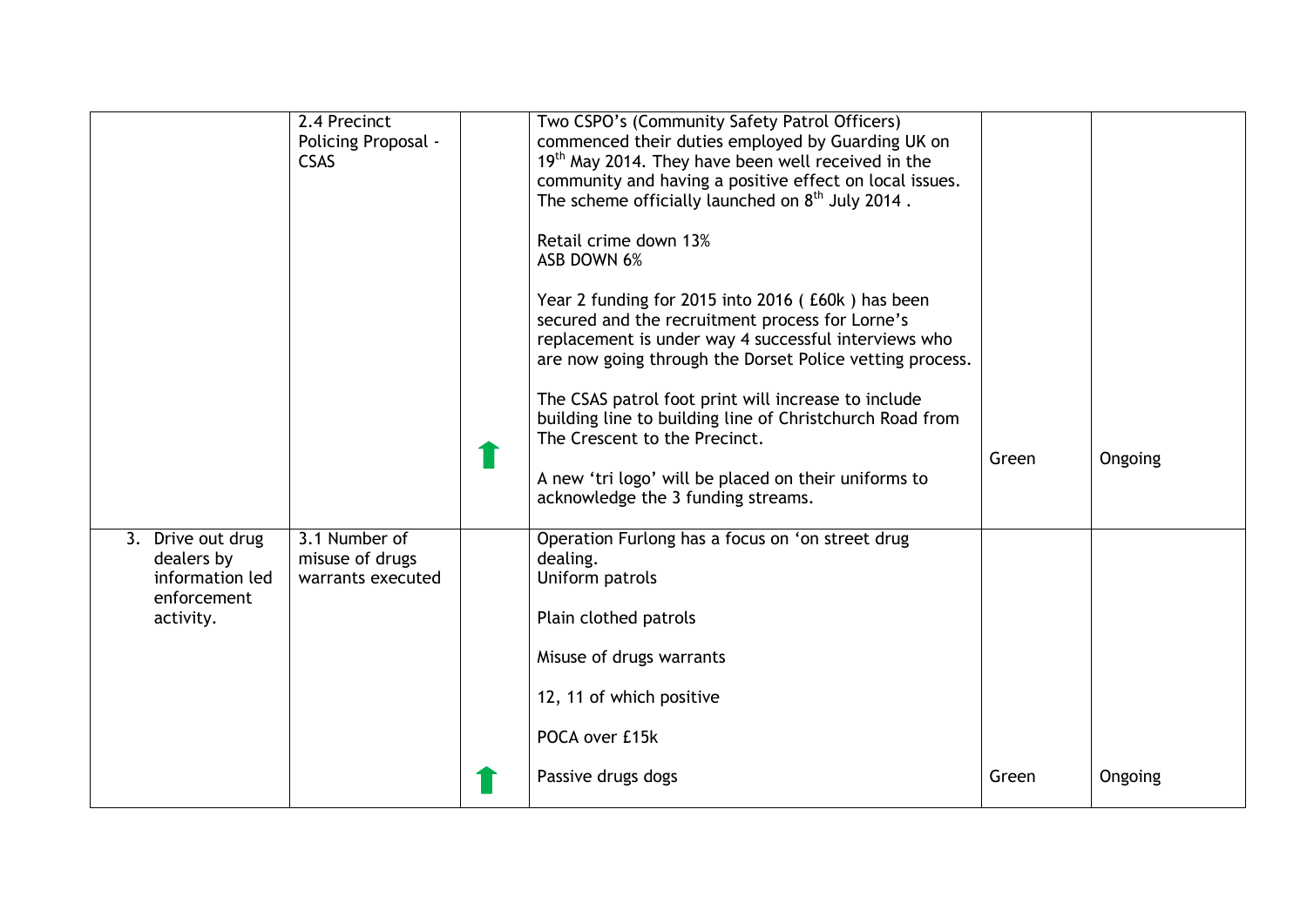|                                                                                                          | Stop & Search 755 - 331 of those located drugs or<br>paraphernalia<br>Heroin - 280 wraps street value £2500<br>Crack - 250 wraps street value £2500<br>Amphet-70g<br>Cannabis - 4 kilos!<br>Cannabis plant - 100 plants<br>Cannabis Oil - street value £4000<br>We have also seized Methadrone, MDMA, Valium etc. |       |                |
|----------------------------------------------------------------------------------------------------------|-------------------------------------------------------------------------------------------------------------------------------------------------------------------------------------------------------------------------------------------------------------------------------------------------------------------|-------|----------------|
| 3.2 Decrease from<br>83% of Boscombe<br>residents seeing<br>drug dealing as a<br>problem in<br>Boscombe. | <b>Currently 90%</b><br>81% in 2013<br>89% in 2012.<br>Action - Ensure Dorset Police are included in the<br>Residents Survey focus groups getting underneath the results<br>and understanding how we can increase this figure.                                                                                    | Red   | Annual         |
|                                                                                                          | Understanding of media required.                                                                                                                                                                                                                                                                                  | Amber | Ongoing        |
|                                                                                                          | Local Cllrs invited to as many drugs related Warrants /<br>operations as practical. Passive drugs dog tactic used in<br>Precinct.                                                                                                                                                                                 | Green | Ongoing        |
|                                                                                                          | Positive enforcement activity- a culture of 'you tell us,<br>we will take action' continues. SNT & Furlong Officers<br>actively encouraging information.                                                                                                                                                          | Green | <b>Ongoing</b> |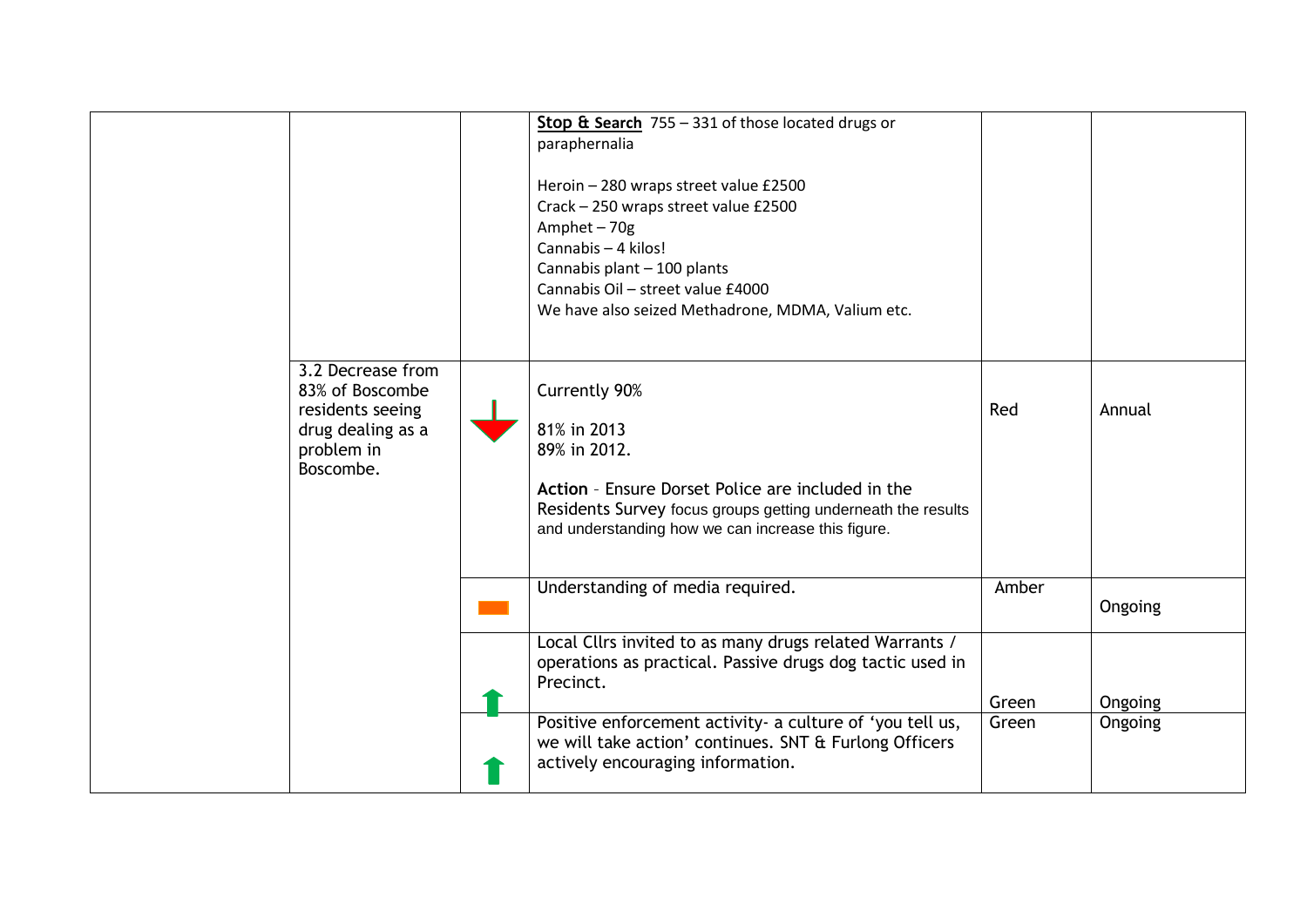|                                                                                                                                                                                                    | 3.3 Increase the                                                 | On-going work to try to increase numbers attending                                                                                                                                                                                                      |       |         |
|----------------------------------------------------------------------------------------------------------------------------------------------------------------------------------------------------|------------------------------------------------------------------|---------------------------------------------------------------------------------------------------------------------------------------------------------------------------------------------------------------------------------------------------------|-------|---------|
|                                                                                                                                                                                                    | membership of<br>Boscombe landlord<br>group.                     | Land Lords forum. This to be moved across to Housing<br>lead?                                                                                                                                                                                           | Green | Ongoing |
| 4. Ensure persons<br>released from<br>prison are<br>located where<br>they will<br>receive support<br>and are not<br>encouraged to<br>reoffend due to<br>peer pressure or<br>life<br>circumstances. | 4.1 Reduction in<br>numbers of<br>allocations from<br><b>HMP</b> | <b>Operation Galaxy:</b><br>Partnership link with Probation and Prisons (nationally).<br>Before we are able to gauge progress we need to<br>establish the past and current numbers.<br>Galaxy analyst now in post to support this piece of<br>work.     | Amber | Ongoing |
|                                                                                                                                                                                                    |                                                                  | <b>Team Galaxy</b><br>Analyst in post<br>Enforcement officers to be recruited.                                                                                                                                                                          | Green | Ongoing |
|                                                                                                                                                                                                    |                                                                  | Multi agency inspection of supported accommodation<br>programme continues.                                                                                                                                                                              | Green | Ongoing |
|                                                                                                                                                                                                    |                                                                  | New Planning applications reviewed monthly as part of                                                                                                                                                                                                   |       |         |
|                                                                                                                                                                                                    |                                                                  | Atlas Group for new HMO's / Licenced premises and<br>formally objections raised if likely to impact on the<br>local community and the work of the Boscombe<br>Regeneration Partnership. Shutters in Christchurch Road<br>objection is a recent example. |       |         |
|                                                                                                                                                                                                    |                                                                  |                                                                                                                                                                                                                                                         | Green | Ongoing |
|                                                                                                                                                                                                    |                                                                  | Strand 3 of Operation Galaxy progresses by identifying<br>and preventing resettlement of offenders into Boscombe<br>area without local connection and support the SP Hub in                                                                             |       |         |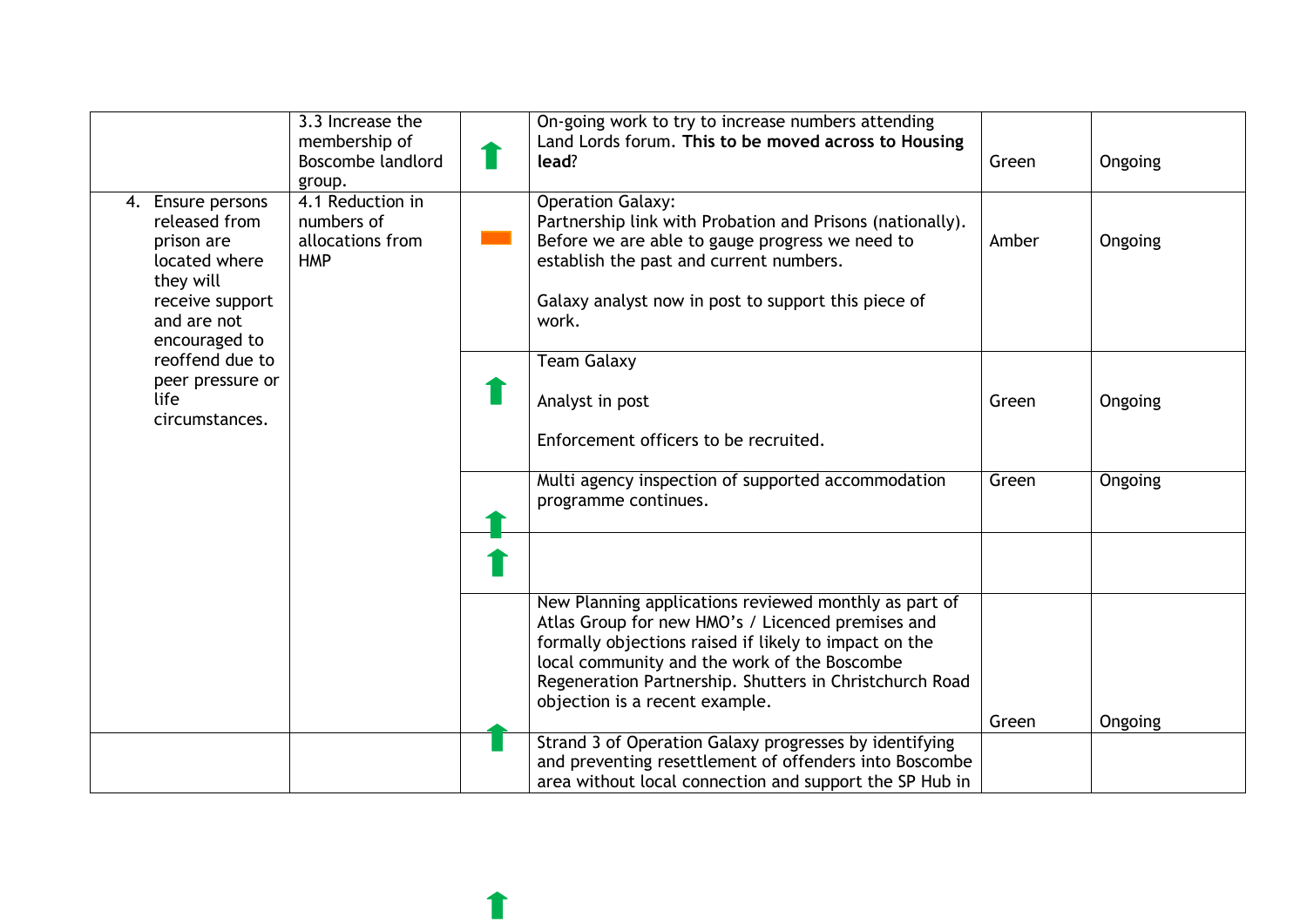|                                                                                                                                                  |                    | risk assessing placements. Probation now party to this<br>process with a representative in attendance at monthly<br>meetings.<br>Operation Galaxy utilises its network / operational<br>knowledge to re house vulnerable victims of '<br>cuckooing. | Green | Quarterly |
|--------------------------------------------------------------------------------------------------------------------------------------------------|--------------------|-----------------------------------------------------------------------------------------------------------------------------------------------------------------------------------------------------------------------------------------------------|-------|-----------|
| <b>Objective: Reduce</b><br>anti-social<br>behaviour<br>5. Reduce levels of<br>anti-social<br>behaviour to<br>help make<br>people feel<br>safer. |                    | Asb - Environmental<br>$2013/14 - 358$<br>$2014/15 - 150$<br><b>Reduction - 208 -58.%</b><br>Asb - Nuisance<br>$2013/14 - 2,003$<br>$2014 / 15 - 1,918$<br><b>Reduction - 85 -4.2%</b>                                                              |       |           |
|                                                                                                                                                  | 5.1 Reduction from | Asb - Personal<br>$2013/14 - 276$<br>$2014/15 - 293$<br>Increase of - 17 or 6.2%                                                                                                                                                                    |       |           |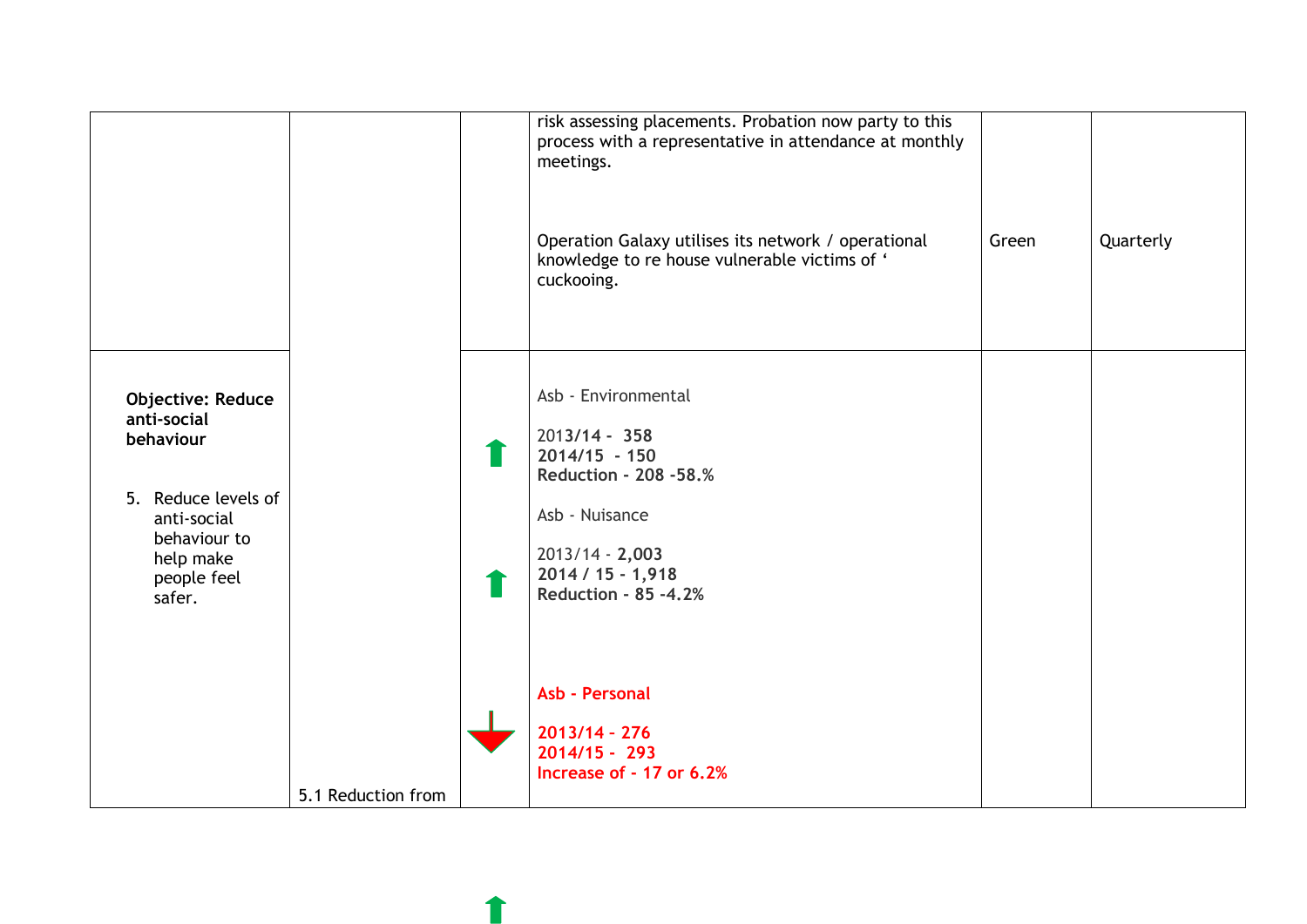|                       | 49% of Boscombe                      | <b>Total</b>                                             |       |          |
|-----------------------|--------------------------------------|----------------------------------------------------------|-------|----------|
|                       | residents                            |                                                          |       |          |
|                       | perceiving ASB to                    | 2013/14 - 2,637                                          |       |          |
|                       | be a significant                     | $2014/15 - 2,361$<br><b>OVERALL REDUCTION</b>            |       |          |
|                       | problem.                             |                                                          | Green | Annually |
|                       |                                      | 276<br>$-10.5%$                                          |       |          |
|                       |                                      |                                                          |       |          |
|                       |                                      |                                                          |       |          |
|                       |                                      |                                                          |       |          |
|                       |                                      |                                                          |       |          |
|                       |                                      |                                                          |       |          |
|                       |                                      |                                                          |       |          |
|                       |                                      |                                                          |       |          |
|                       |                                      |                                                          |       |          |
|                       |                                      |                                                          |       |          |
|                       |                                      |                                                          |       |          |
|                       |                                      |                                                          |       |          |
|                       |                                      |                                                          |       |          |
|                       |                                      |                                                          |       |          |
|                       |                                      |                                                          |       |          |
|                       | 5.2 Reduction from                   |                                                          | Amber | Annual   |
|                       | 79% of Boscombe<br>residents stating | Currently at 82%                                         |       |          |
|                       | that drunk & rowdy                   | 80% in 2013                                              |       |          |
|                       | people are a                         | 82% in 2012                                              |       |          |
|                       | problem in their                     |                                                          |       |          |
|                       | area.                                | Officers continue to take positive action regarding      | Amber | Ongoing  |
|                       |                                      | drunk & rowdy behaviour.                                 |       |          |
|                       |                                      | 1st Jan 2014. Borough wide DPPO live from 1st July 2014. |       |          |
|                       |                                      |                                                          |       |          |
|                       |                                      |                                                          |       |          |
| 6. Support vulnerable | 6.1 Number of                        | (Operation Planet update)                                |       |          |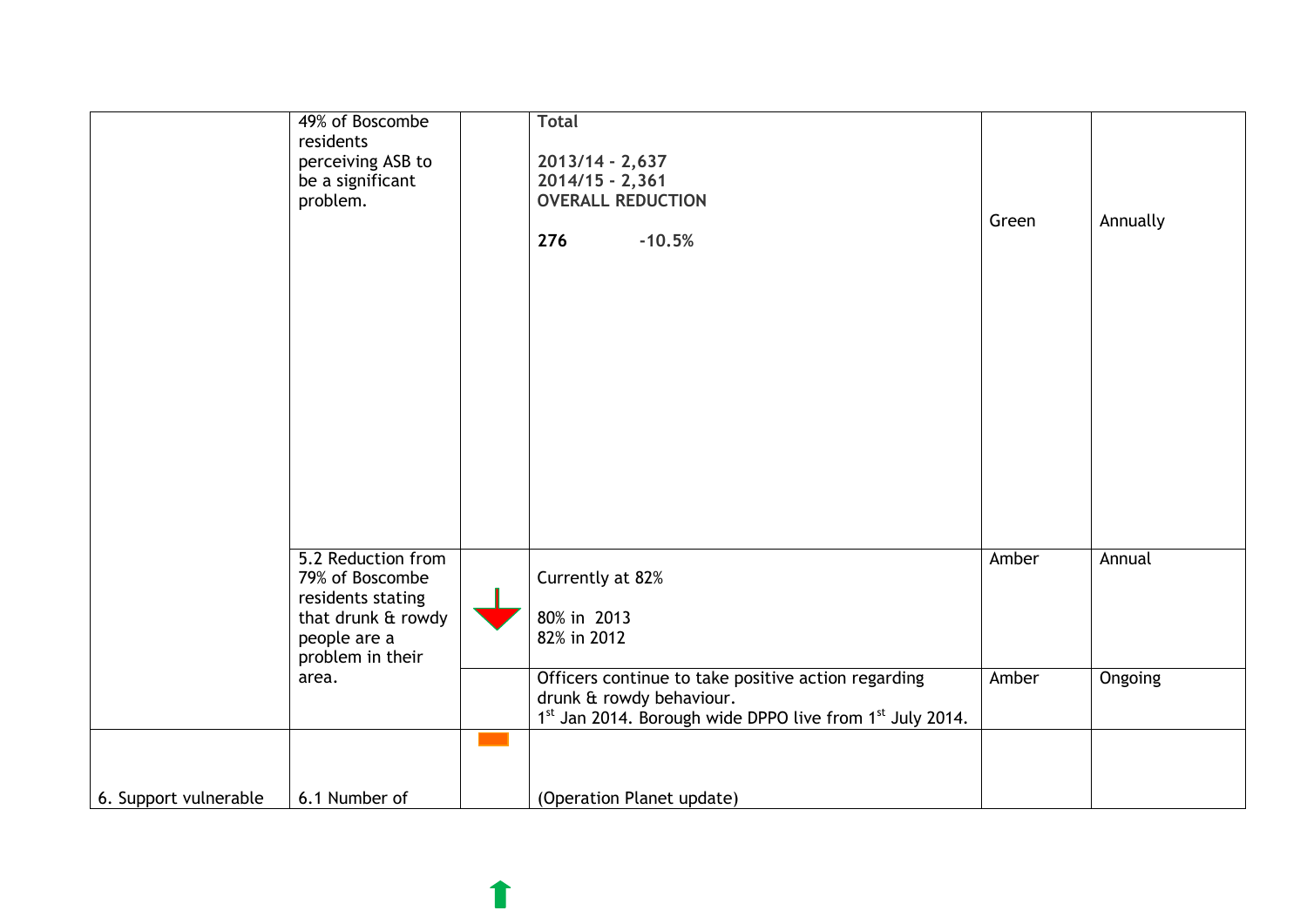| females involved in on<br>street prostitution to<br>move away from heroin<br>addiction and sex work. | females who leave<br>on street<br>prostitution.                                             | Co chair appointed from Dorset police Safe guard and<br>referral unit.<br>Detective Insp Joe Williams                                                               | Green | Ongoing |
|------------------------------------------------------------------------------------------------------|---------------------------------------------------------------------------------------------|---------------------------------------------------------------------------------------------------------------------------------------------------------------------|-------|---------|
|                                                                                                      | 6.2 Number of<br>females who<br>engage in drugs<br>rehabilitation                           | Ongoing through SWRAC                                                                                                                                               | Amber | Ongoing |
|                                                                                                      | 6.3 Feedback from<br>the community<br>groups that on<br>street prostitution<br>has reduced. | Feed back from Community leaders that there has been<br>a significant reduction in the number of on street<br>prostitutes and kerb crawlers.                        | Green | Ongoing |
| 7. Positive action<br>against kerb crawlers                                                          | 7.1 Number of kerb<br>crawlers<br>prosecuted via<br>'change' course.                        | Kerb crawlers continue to be processed via CJS with<br>over half receiving conditional cautions and placed on<br>the 'change' course. Less than 1.5% reoffend rate. | Green | Ongoing |
|                                                                                                      | 7.2 Reduction of<br>vehicles reported<br>by community for<br>kerb crawling                  | Residents groups report reduction/improvements                                                                                                                      | Green | Ongoing |
| <b>Boscombe</b>                                                                                      |                                                                                             |                                                                                                                                                                     |       |         |
| Commitment 2015-20<br>outcomes:                                                                      |                                                                                             |                                                                                                                                                                     |       |         |
| Provide a strong and                                                                                 |                                                                                             |                                                                                                                                                                     |       |         |
| visible police presence<br>by ensuring regular                                                       |                                                                                             |                                                                                                                                                                     |       |         |
| patrols, the use of the                                                                              |                                                                                             |                                                                                                                                                                     |       |         |
| police Information                                                                                   |                                                                                             |                                                                                                                                                                     |       |         |
| Point and being                                                                                      |                                                                                             |                                                                                                                                                                     |       |         |
| centrally located<br>opposite Bosocmbe                                                               |                                                                                             |                                                                                                                                                                     |       |         |
| Crescent                                                                                             |                                                                                             |                                                                                                                                                                     |       |         |